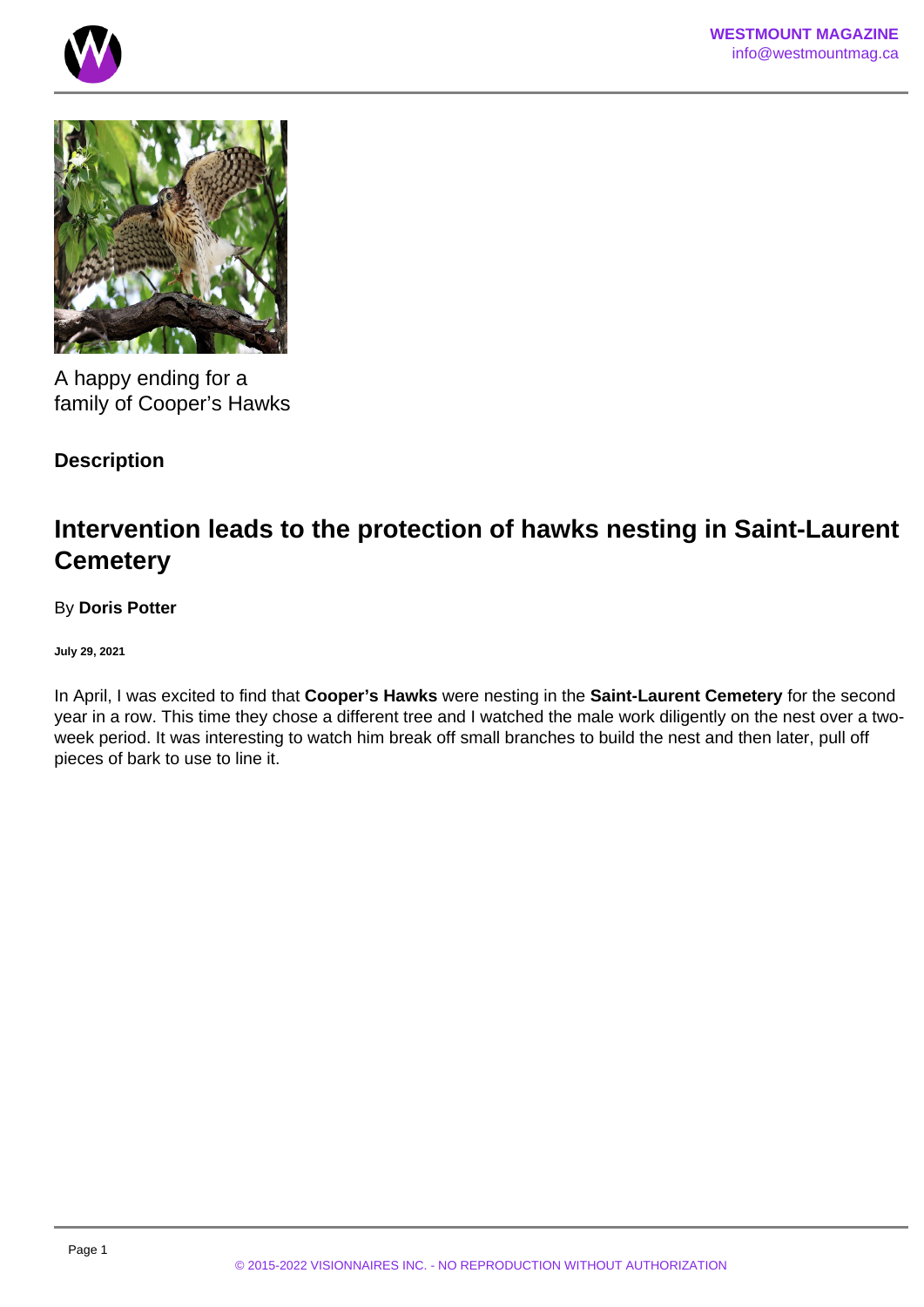



Male Cooper's Hawk gathering twigs for nest

I was able to get some good photographs of the parent hawks, who kindly perched on lower branches during this time. Once the nest was finished, the female spent almost all her time on it and finally, in early June, I was able to see the first fluffy white head of a nestling!



Mother Cooper's Hawk with nestling

Around that time, however, a number of things happened that caused me to fear for the safety of the baby hawks. Trees were being sprayed for caterpillar control and, most alarming, I noticed red ribbons on each of two trees flanking the "hawk tree." This meant that those trees were slated for felling. It became an urgent issue because they could be cut down at any time, and they were so close that their branches overlapped with those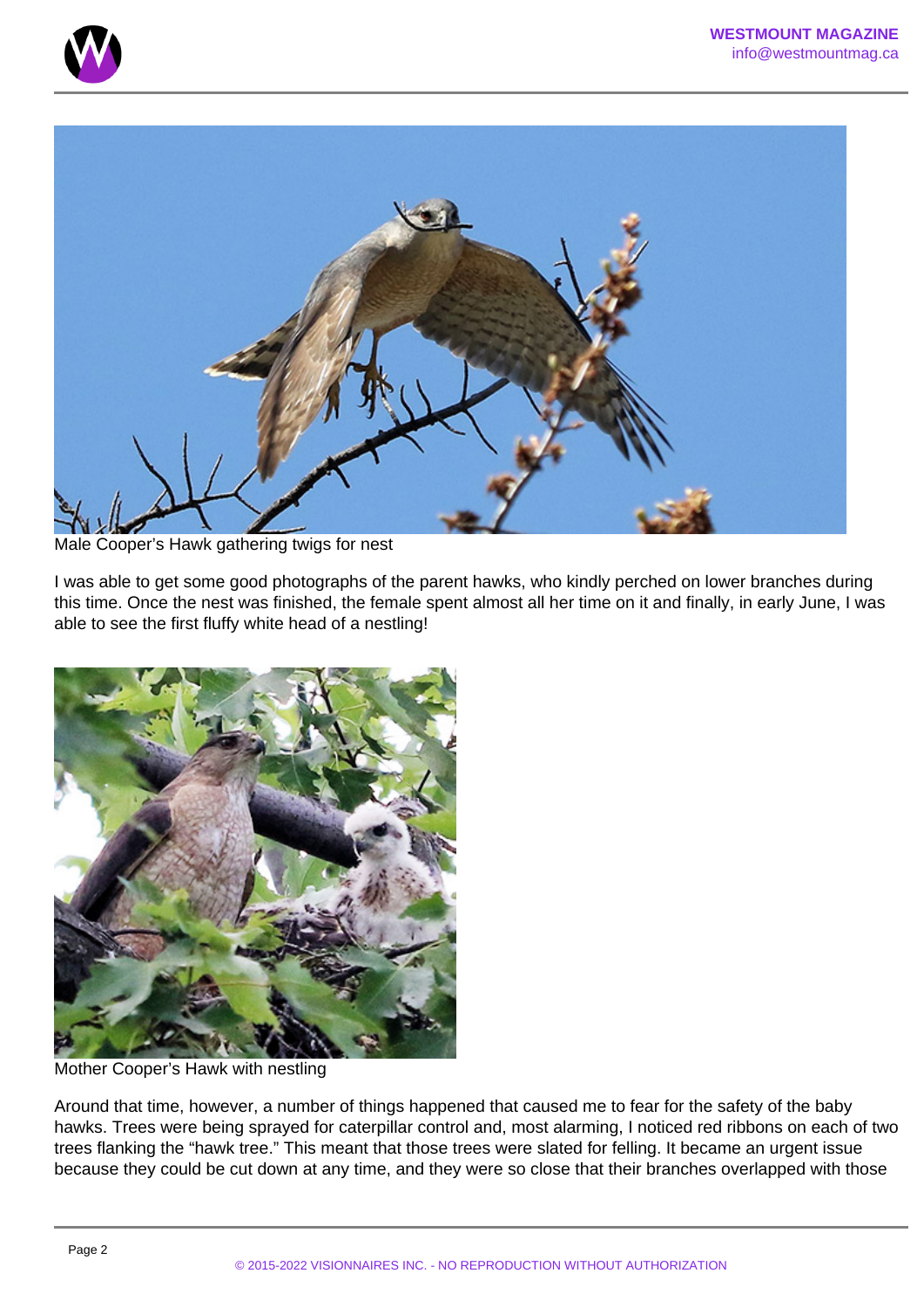

of the hawk's tree. Therefore, the felling of them, with the big trucks, commotion and loud noises, could make the parents abandon the nest.

I immediately wrote a letter to the cemetery administration explaining the location of the nest and my concerns. I received no reply for several days, so I sent a follow-up letter with photos of the occupied nest and asked a good friend, **Georges Dupras**, to write as well. Georges went one step further and copied the mayor of Saint-Laurent, **Alan DeSousa**.



Cooper's Hawk by nest

Regrettably, neither my letters nor Georges' received a reply from the cemetery. Thankfully Mayor DeSousa assigned the issue to a city planning advisor, **Jacinthe Daprato**, for action.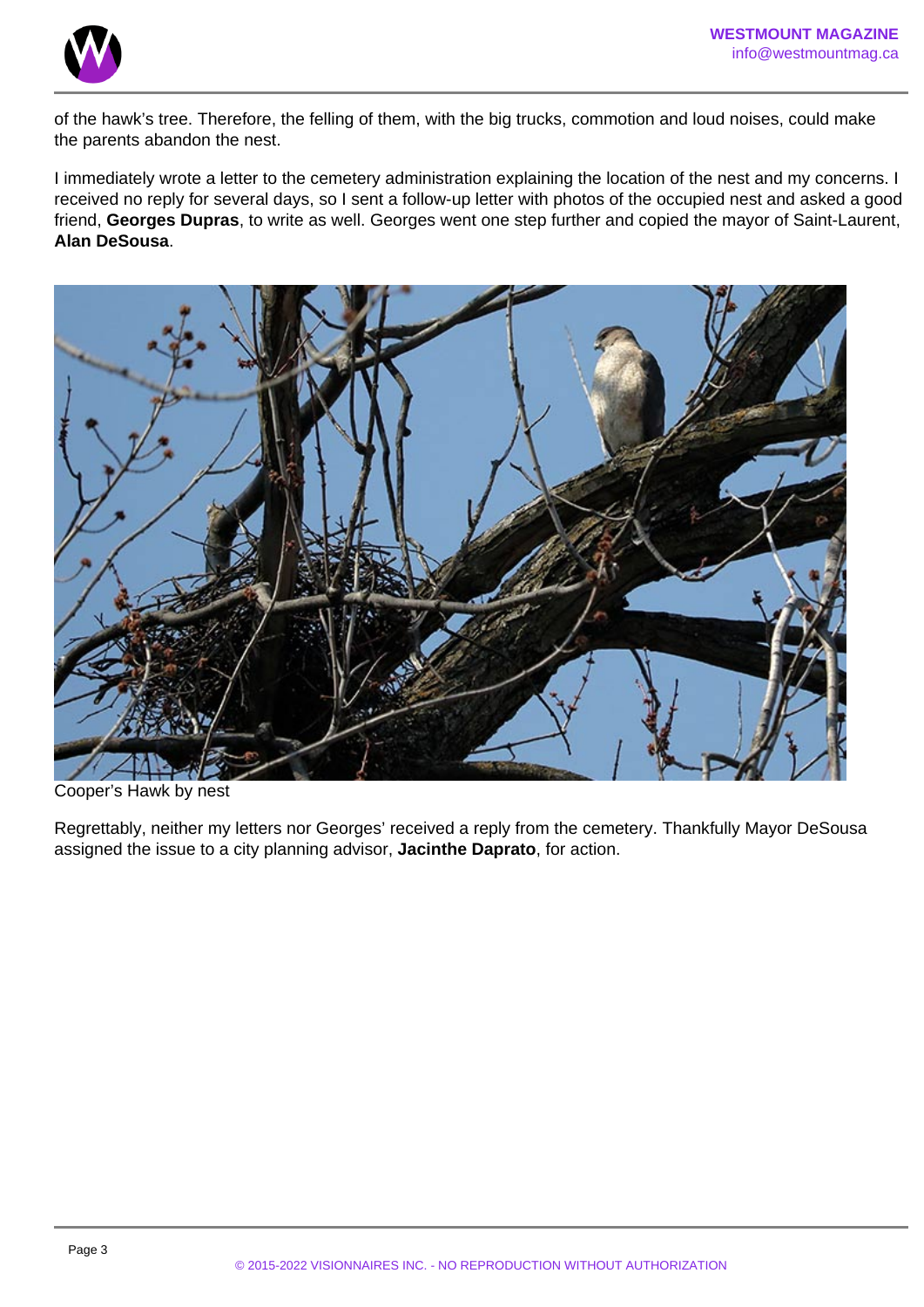



Portrait of a young Cooper's Hawk

In the meantime, I discovered that there were five nestlings! This information and more details were passed on to Ms. Daprato, and I was very pleased to learn on July 5 that the cemetery had been instructed by the city to leave all trees standing until mid-August, to protect these birds.

Her reply to me (translated from the French) stated, in part: "After discussions with the **Ministry of Forests, Wildlife and Parks**, and under the law on the conservation and development of wildlife, the nest must be protected until the young can fly and leave the nest."

I am happy to report that all five young hawks are now adult size and flying well. However, they sometimes still rely on their parents for food and come back to the nest for feeding.

With so much bad news lately regarding birds and butterflies losing their habitats on the island of Montreal, I am pleased that at least these birds have been allowed to raise their family successfully. Thanks go to Mayor DeSousa in particular, for caring enough to bring this saga to a happy conclusion.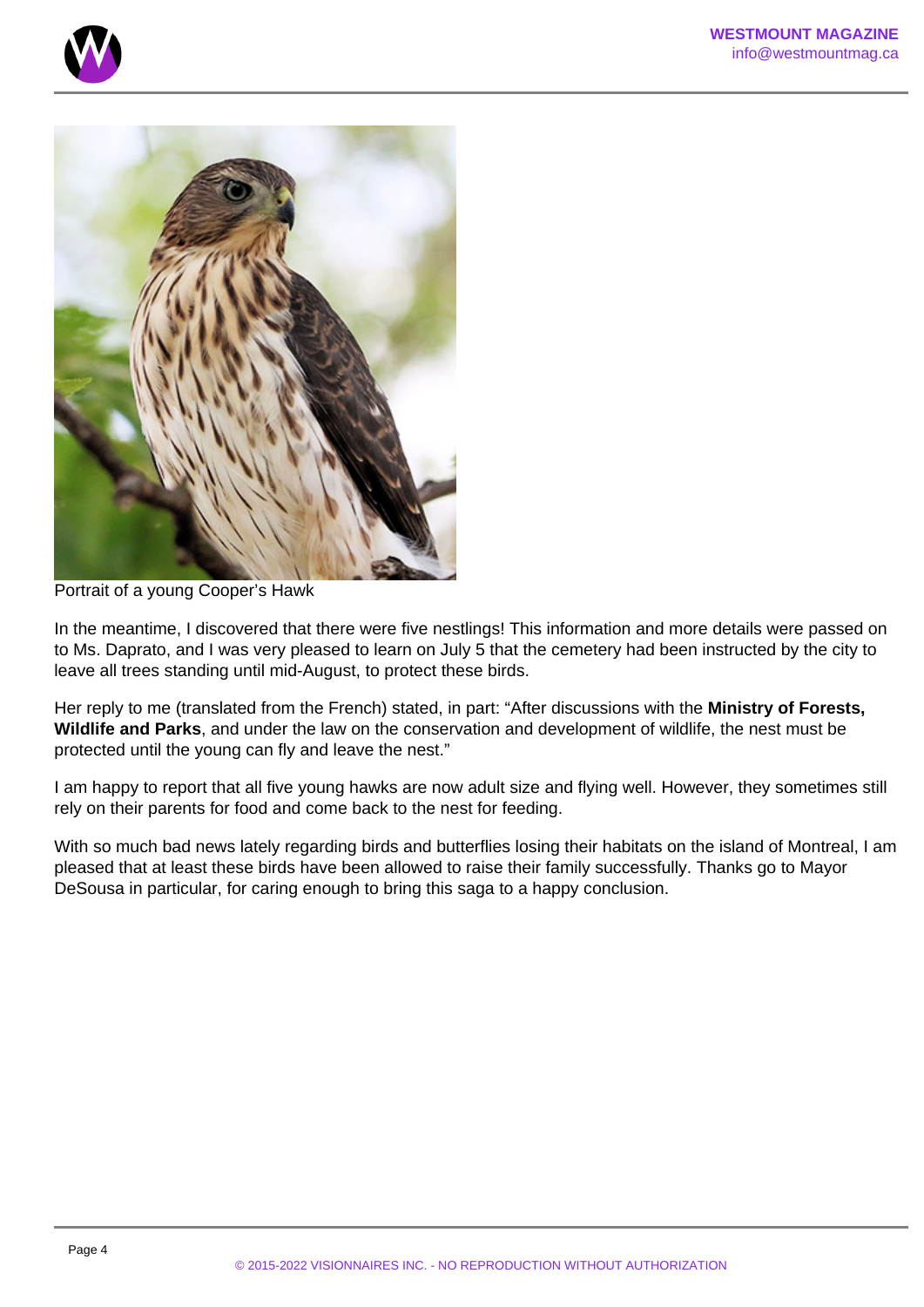Three young Cooper's Hawks

Feature image: Young Cooper's Hawk branching Images: Doris Potter

Read

other articles on animal welfare

"There are two main things which are important to me – beauty and compassion. As a photographer, I try to capture and portray the incredible beauty of Nature. As an animal rights advocate, I am a vegan and devote time to helping animals where I can. The key is to treat all lifeforms with respect." – Doris Potter